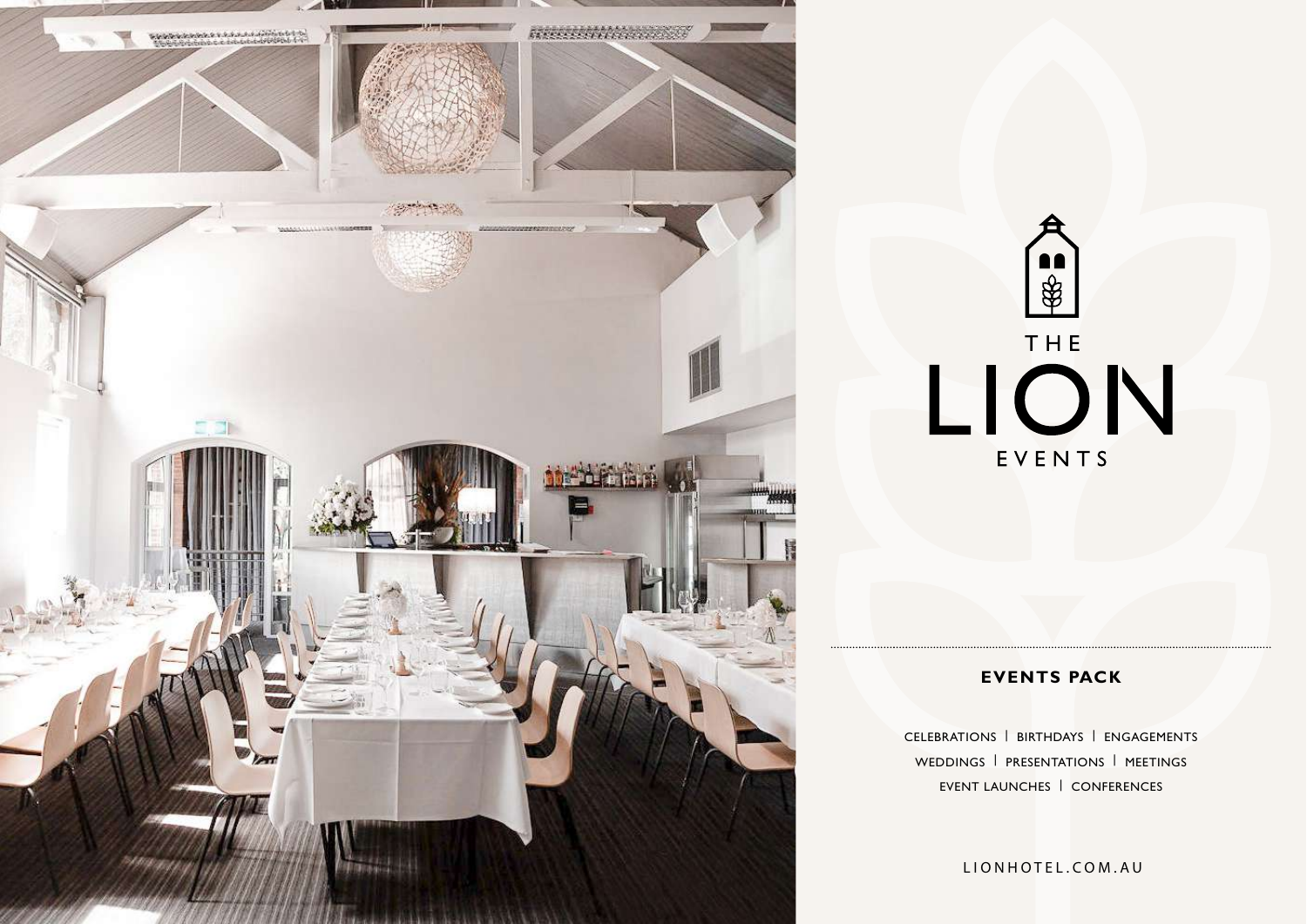

# **WELCOME TO THE LION HOTEL**

Located in picturesque North Adelaide, The Lion is a stunning heritage listed building from the 1880s, with a thoroughly modern, contemporary and sophisticated interior. There is a seamless transition from heritage to hip as you walk through the doors.

With an award winning restaurant, stylish bar and friendly casual dining in express, Lion events and catering are a natural extension of the things we do best. We have a dedicated events kitchen that focuses solely on functions and our staff are renowned for being friendly, efficient, professional and discreet. Our carefully designed menus enable us to maintain exceptional quality and service . Your experiance and memories with us in our number on proioty. Our food philosophy is simple; we source the freshest, seasonal produce from South Australia's finest suppliers enabling us to showcase the very best of what Adelaide has to offer.

# **GENERAL INFO**

Our event packs are intended as guides in planning your event, however we will work closely with you to design a tailor made package that suits your needs and results in a truly memorable event.

Our function rooms have the complimentary use of the following items:

- Wifi (Video Streaming & Webinars)
- 2 x Cordless Microphones
- Plasma TVs or Data Projectors
- White Boards
- Flip Charts
- Music Connectivity
- Tea Light Candles
- Smart Boards (subject to availability)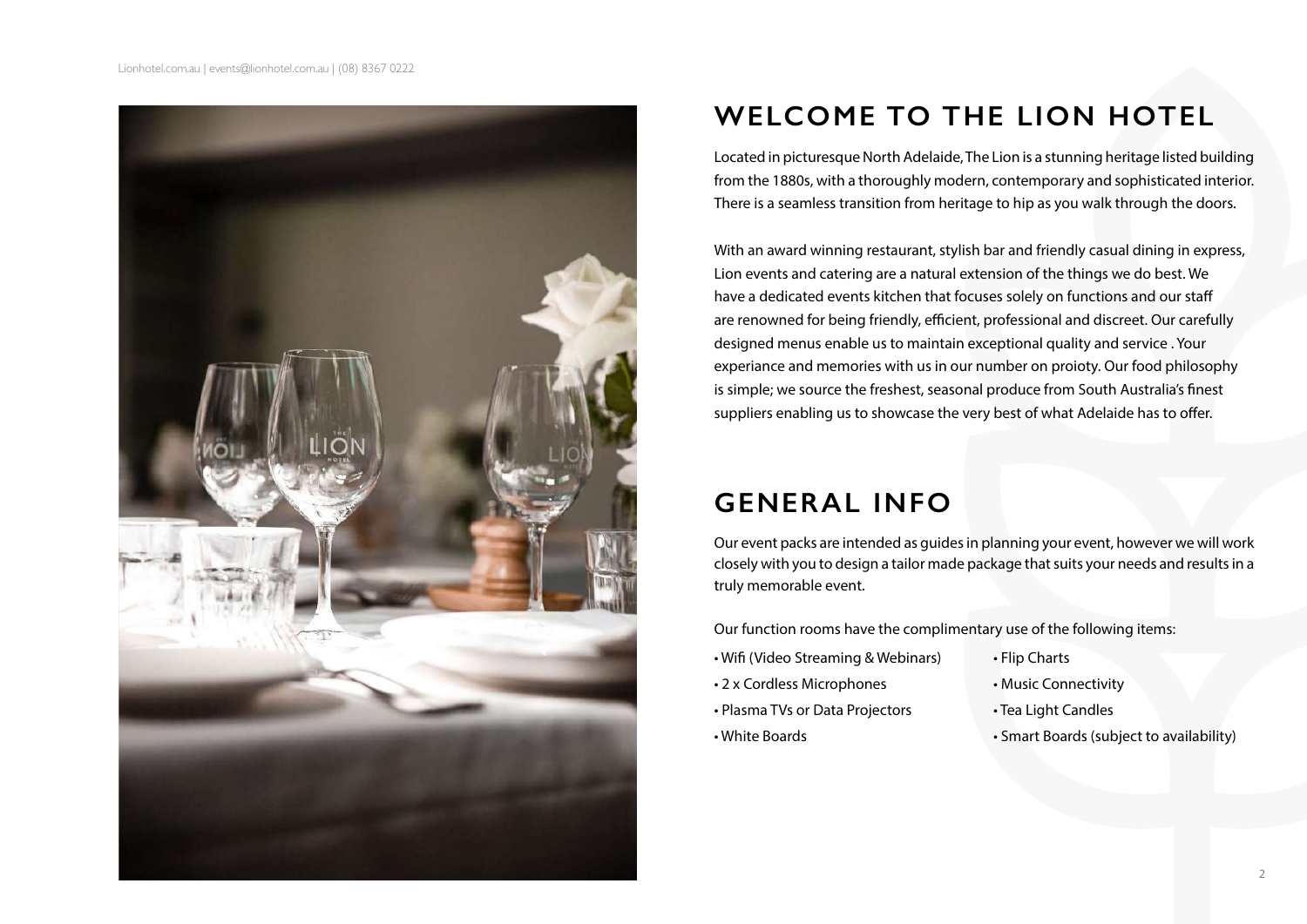# **JERNINGHAM ROOM**

The Jerningham Room is located on the ground floor of the hotel. Our largest room is a contemporary light filled space with a private entrance foyer, a large circular bar and complete audio facilities with AV, data projector and large 4x4m screen all included in the space. Spacious and bright, the Jerningham Room is perfect for your next corporate or private event, or is ideal for a cocktail or sit down event to mark that special occasion.

#### Room Hire:

Monday to Friday: \$250 Saturday, Sunday & Public Holidays: \$500 *\$2000 minimum spend Monday to Friday evenings* 

Capacity: Cocktail Capacity **180** 

Sit- Down Capacity **110** 

LION HOTEL CARPARK



JERNINGHAM STREET

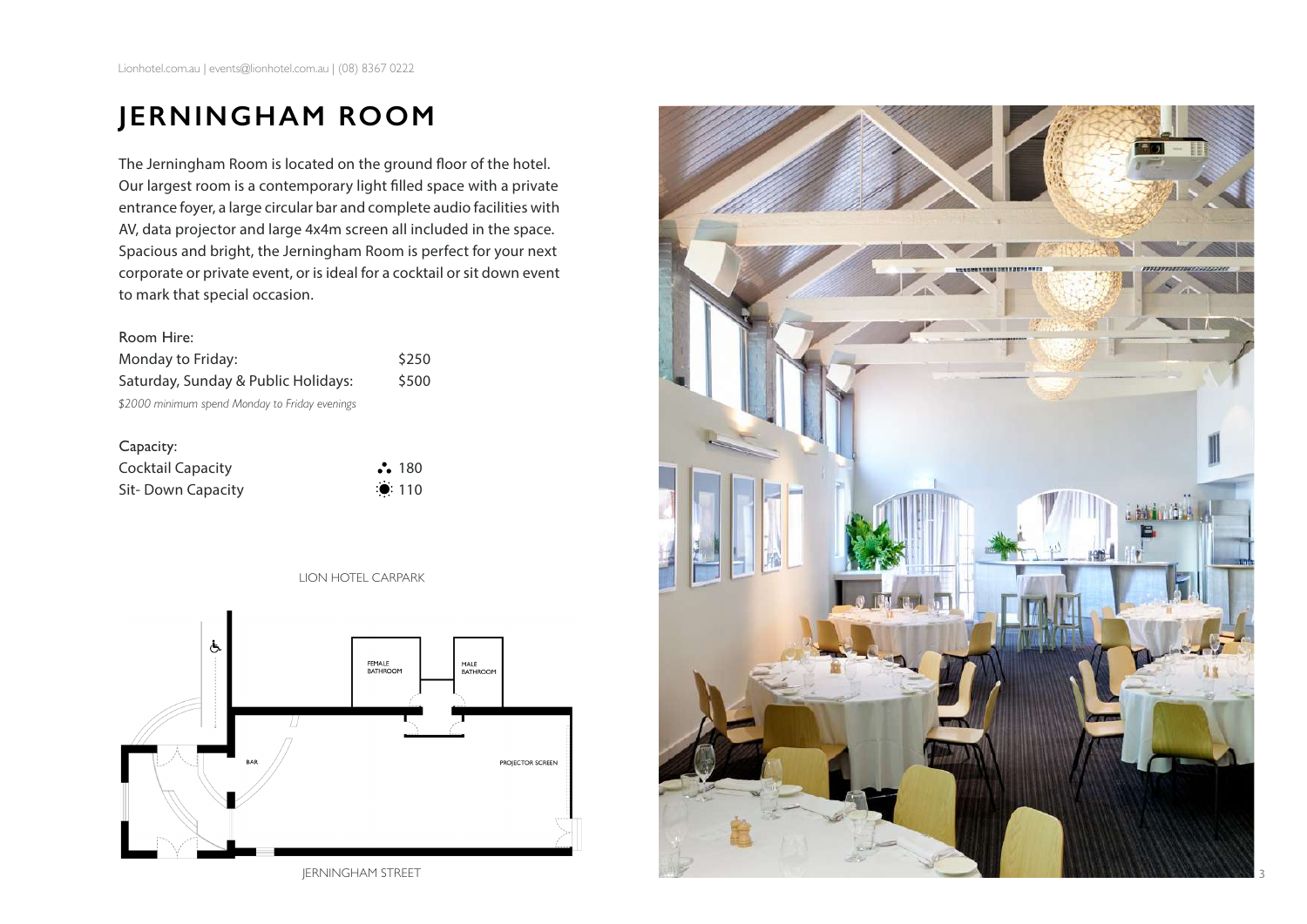# **TOWER ROOM**

The Tower Room has a private entrance foyer and large circular bar, perfect to welcome your guests to your event. Bright and contemporary, the space is perfect for corporate occasions, private dinners or twenty-first birthday celebarations

| \$200 |
|-------|
| \$400 |
|       |
|       |

| Capacity:                |                |
|--------------------------|----------------|
| <b>Cocktail Capacity</b> | $\ddot{.}$ 100 |
| Sit-Down Capacity        | $\ddot{•}$ 68  |





# **VINE ROOM**

The Vine Room is adjacent to the restaurant of the hotel. Whilst entirely private, it has large glass windows overlooking the original bluestone with a unique vista to the atmosphere of the restaurant. Ideal for private dinners, conferencing and presentations.

| Room Hire:                          |       |
|-------------------------------------|-------|
| Monday to Friday:                   | \$150 |
| Saturday, Sunday & Public Holidays: | \$250 |

| Capacity:         |               |  |
|-------------------|---------------|--|
| Cocktail Capacity | $\ddot{.}$ 40 |  |
| Sit-Down Capacity | $\bullet$ 32  |  |



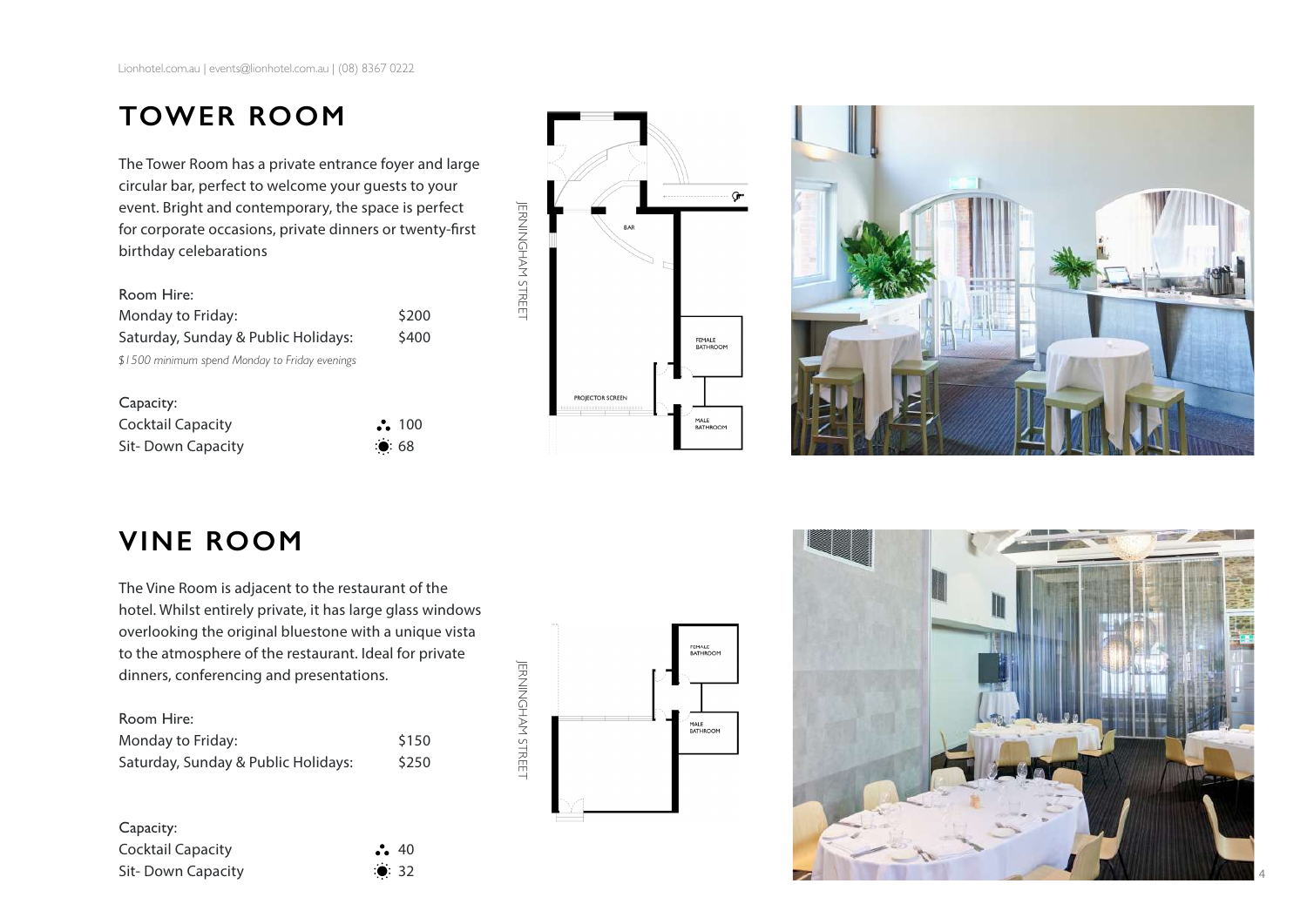# **THE CELLAR**

The Cellar is a character laden underground space within the original Lion Brewery. It is a fabulous space to party and a unique space for a wedding reception, twenty-first or wine dinners.

| Monday to Friday:                   | \$250 |
|-------------------------------------|-------|
| Saturday, Sunday & Public Holidays: | \$500 |
| \$3000 minimum spend on Weekends    |       |

| Capacity:                |                      |
|--------------------------|----------------------|
| <b>Cocktail Capacity</b> | $\ddot{\bullet}$ 100 |
| Sit-Down Capacity        | $\ddot{•}80$         |





# **THE TUNNELS**

The Tunnels are part of the original Lion Brewery. Two tunnels are intercepted by a bar, with a natural dance floor, stage and unforgettable ambience. Whether it's a party or wedding, the Tunnels offer a unique experience for any event.

### Room Hire:

| Monday to Friday:                   | \$250 |
|-------------------------------------|-------|
| Saturday, Sunday & Public Holidays: | \$500 |
| \$3000 minimum spend on Weekends    |       |

### Capacity:

Cocktail Capacity **180** Sit- Down Capacity **Sit- Down Capacity N/A** 



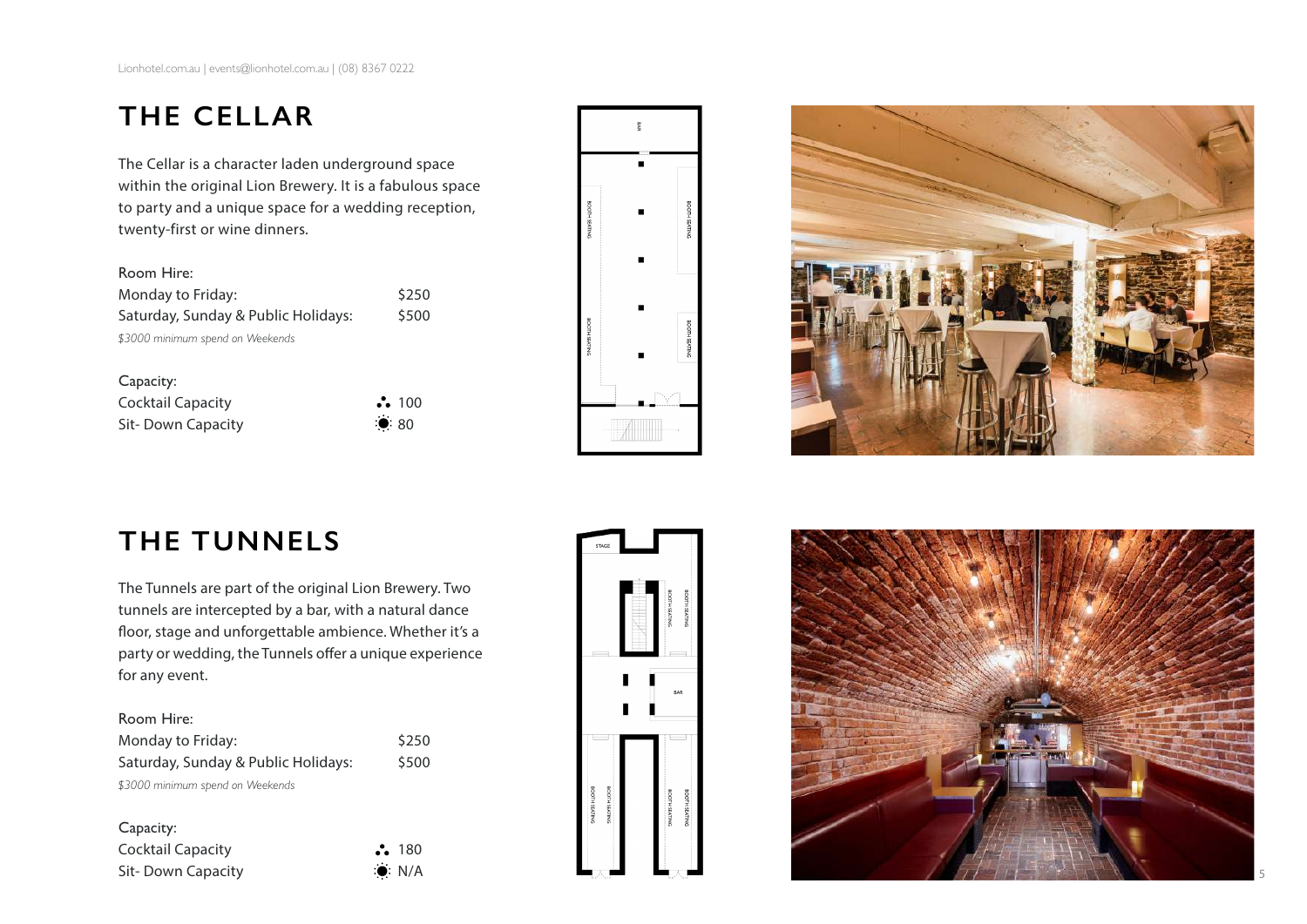# **THE MELBOURNE ROOM**

The Melbourne Room is as sensational for a dinner or cocktail party as it is for conferencing. It offers balcony access for pre- dinner drinks and separate breakout room.

| Room Hire:                          |       |
|-------------------------------------|-------|
| Monday to Friday:                   | \$150 |
| Saturday, Sunday & Public Holidays: | \$250 |

| Capacity:         |                     |
|-------------------|---------------------|
| Cocktail Capacity | $\ddot{\bullet}$ 40 |
| Sit-Down Capacity | $\ddot{•}$ 20       |





# **THE KINGSTON ROOM**

The Kingston Room is a traditional and cosy space with balcony. The smallest of the function spaces, the room is perfect for the small meetings, interviews and private dinners.

| Room Hire:                          |       |
|-------------------------------------|-------|
| Monday to Friday:                   | \$150 |
| Saturday, Sunday & Public Holidays: | \$250 |

Capacity: Cocktail Capacity **Cocktail Capacity Cocktail Capacity Cocktail** Capacity Sit- Down Capacity **12** 12



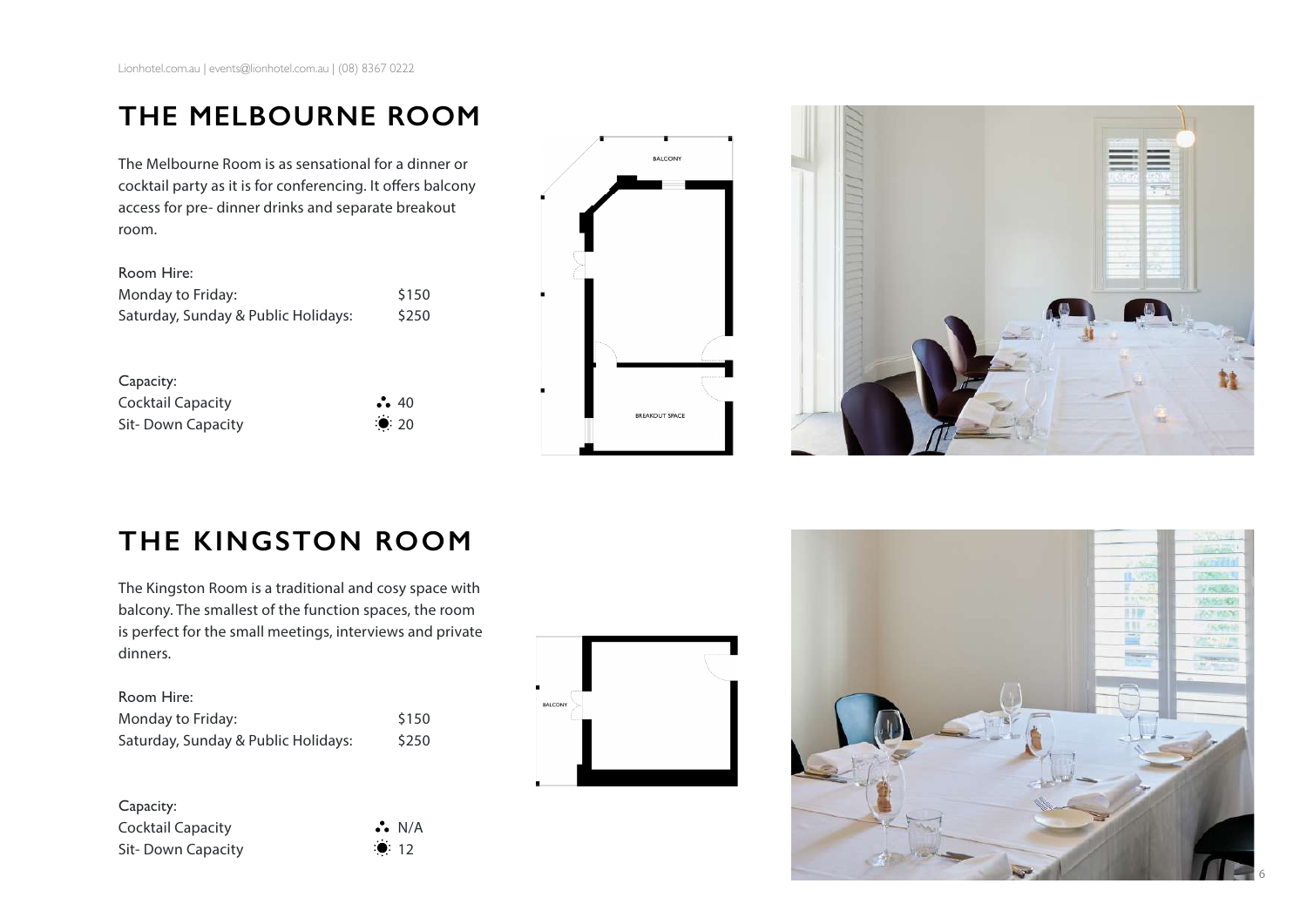# **COCKTAIL MENU**

**15 GUESTS MINIMUM** 

### **SAVOURY ITEMS**

Southern fried cauliflower bites + aioli Loaded potato skins, guacamole, tomato + smoked paprika Wild mushroom + truffle arancini Crispy fried mushrooms Spinach + vegetable gyoza, ponzu sauce Roast eggplant, feta + olive mini pita Pepper steak pie + tomato chutney Lamb + mint sausage roll, seeded mustard Mini Lion cheeseburger Mini hot-dogs, American mustard + ketchup Hoisin duck spring rolls, sweet chill sauce

# Tempura prawn + black pepper sauce Prawn + ginger dumplings, sesame dipping sauce Whiting goujons, yoghurt tartare Whipped ricotta tartlet, smoked salmon + dill Blue cheese, date + pumpkin prosciutto bites Pork belly bao buns, soy caramel, spring onion Karaage chicken, kewpie mayo + nori



#### **SWEET ITEMS**

Portuguese tarts Chocolate mousse cake bites Raspberry cream profiteroles Passionfruit + champagne popsicles

*\* Please note menu items may change due to seasonal availability. Our events team will confirm menu options when finalising your function details.* 

### **ADD ON PLATTERS (SERVES 10-12 PAX)**

| Two house made dips               | \$40 |
|-----------------------------------|------|
| Meat + cheese board               | \$80 |
| Seasonal fruit                    | \$40 |
| House made petit fours (30 items) | \$80 |

#### **DELUXE MENU:**

| Choose 6 items (savoury)                 | \$30pp |
|------------------------------------------|--------|
| Choose 8 items (from sayoury $+$ sweet)  | \$38pp |
| Choose 10 items (from savoury $+$ sweet) | \$45pp |
| <b>Additional items</b>                  | \$5pp  |

*\* We will confirm menu two weeks prior to your event. Dietary requirements will be catered for with prior notice.*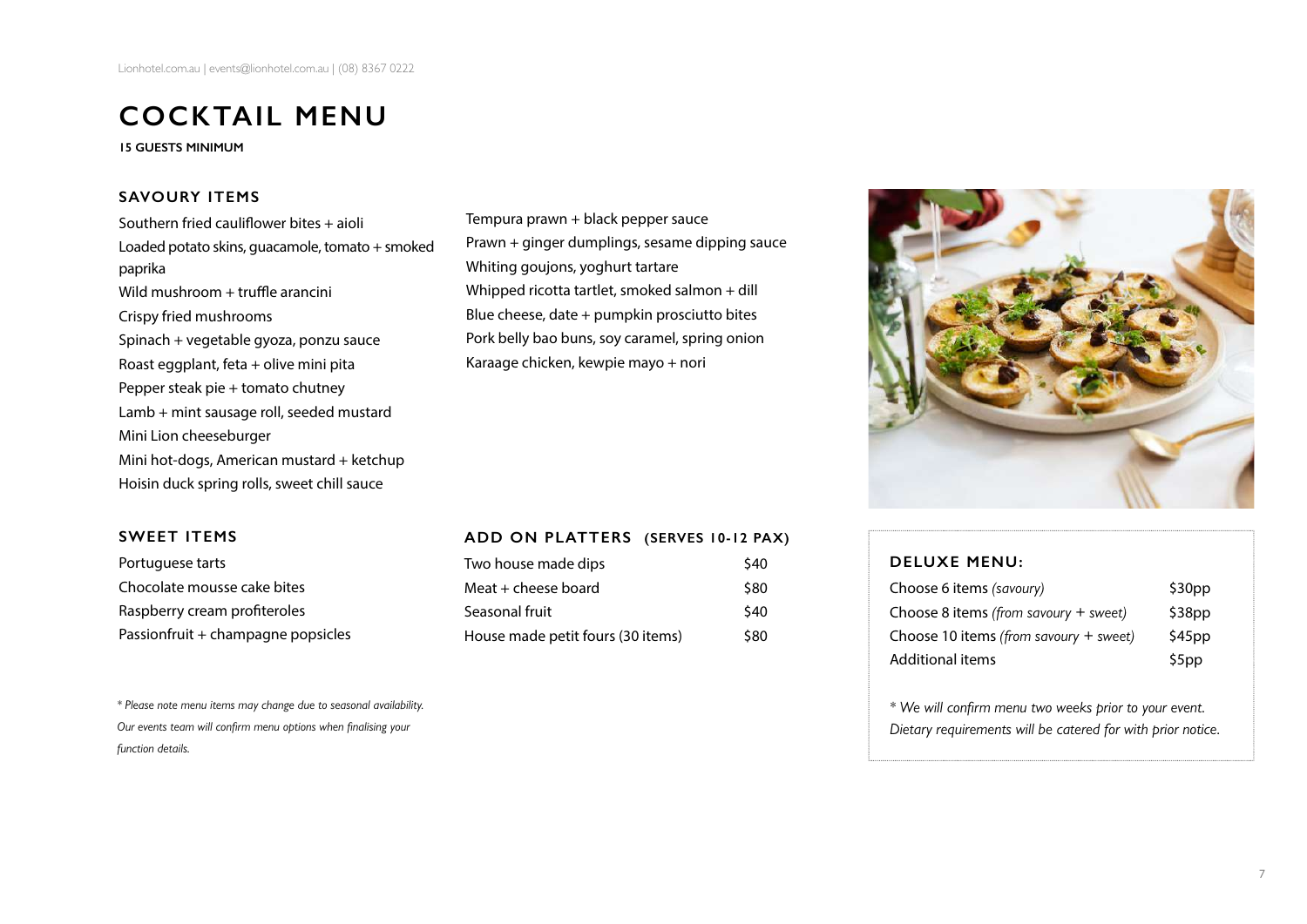# **SIT DOWN MENU**

**10 GUESTS MINIMUM** 

#### **CHOICE OF CANAPES TO START (OPTIONAL)**

A selection of 2 canapés | \$9pp A selection of 3 canapés | \$14 pp

### **ENTRÉE**

Oysters Natural (4) White soy, yuzu sesame

Burrata (90g) Caponata, basil oil, grissini

Kingfish Crudo Avocado, grapefruit, cucumber + dill dressing

#### **MAIN**

Pan Roasted Salmon Orzo, sun dried tomato, olives + watercress pistou

Eye Fillet Potato truffle rosti, romesco sauce + broccolini Slow Cooked Lamb Shoulder

Chickpea tabouli, mint yoghurt, green beans

# Crispy Skin Pork Belly Wombok, satay, soy peanut brittle

Vine Leaf Wrapped Haloumi Quince, truffle honey, mint

Chicken, Date + Olive Ballantine Saffron pilaf, cavola nero, marsala jus Baked Barramundi Tomato saltsa, pistachio crumble Pan Fried Gnocchi Forest mushrooms, dried cherry tomato, kale + feta

#### **DESSERT**

Dark Chocolate Marquise Valencia, orange, rum + raisin ice cream, honeycomb Fig Honey, Ricotta Semifreddo Lemon syrup polenta cake, candied pistachio

Cognac Cassonade Blueberries, vanilla yoghurt, cashew praline Australian + Imported Cheese (75g Serve) Organic muscatels, pear + spiced beetroot relish, house made lavosh

#### **OPTION 1**

*(Served with bread rolls + butter)*

2 Course menu | \$60pp Choice of 2 entrées + 2 mains or Choice of 2 mains + 2 dessert

**OPTION 2** *(Served with bread rolls + butter)*

3 Course menu | \$75pp 2 entrées, 2 mains and 2 desserts

### **OPTION 3**

*(Served with bread rolls + butter)*

3 Course menu | \$90pp 3 entrées, 3 mains and 3 desserts

Additional choice of entrée, main or dessert | \$5pp (*Maximum of 4 options per course)*

### **OPTIONAL SIDES**

| Oregano + parmesan fries     | \$10 |
|------------------------------|------|
| Charred broccolini, pecorino | \$10 |
| Rocket + grape salad         | \$10 |
| Duck fat roasted potatoes    | \$10 |

*\* We will confirm menu two weeks prior to your event. Dietary requirements will be catered for with prior notice.*

8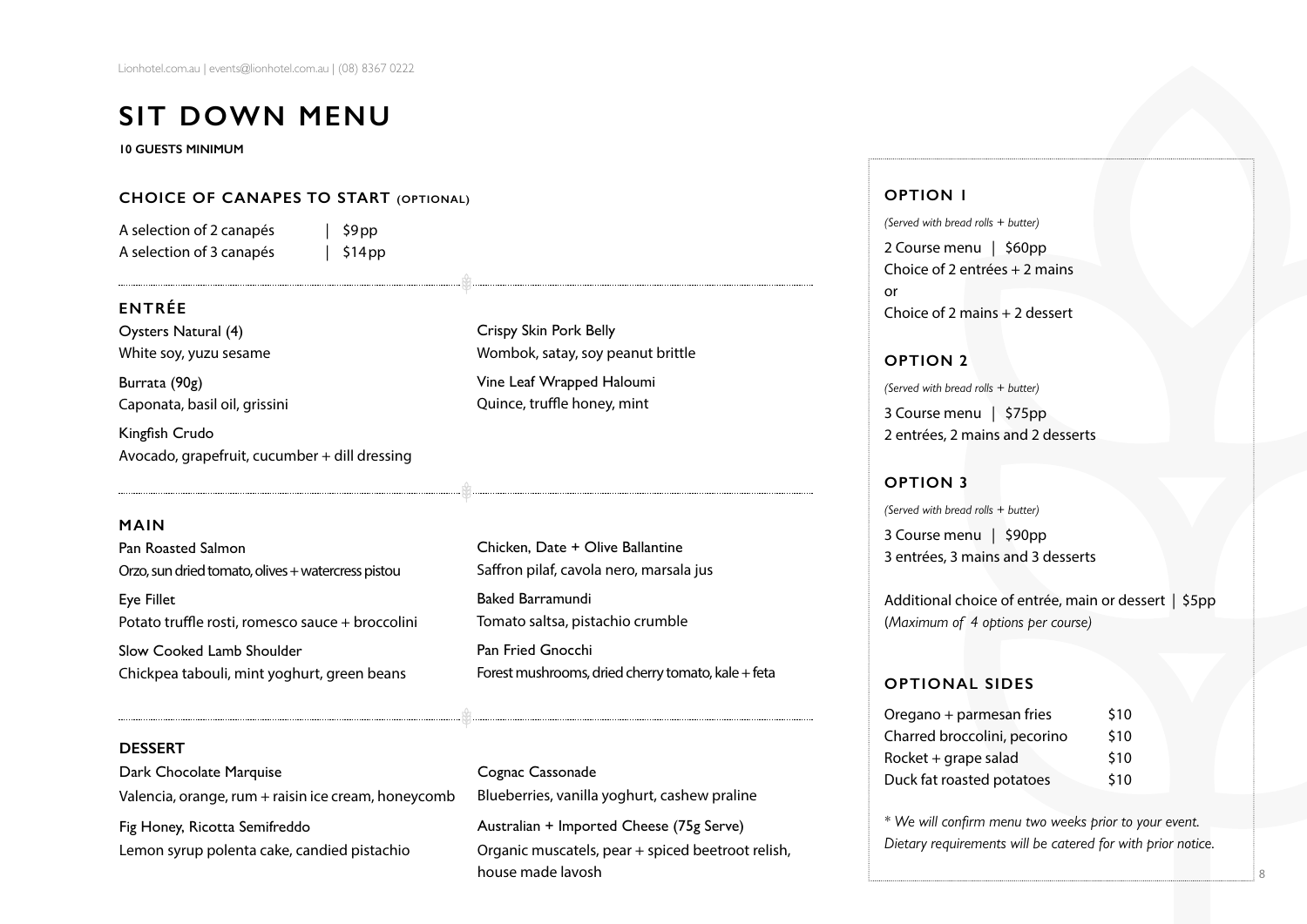# **SHARED SIT DOWN MENU**

**10 GUESTS MINIMUM** 

Take the hassle out of choosing your menu and have us serve you a shared menu crafted by our events chef for you.

# **\$70 PER PERSON CHOICE OF CANAPES TO START**

**(OPTIONAL)**

A selection of 2 canapés | \$9pp A selection of 3 canapés | \$14pp

### **ENTRÉE**

Oysters Natural White soy, yuzu sesame

Grilled King Prawns King prawns, steamed buns + spring onions

**MAIN**  Lamb Shoulder Duck fat roasted potatoes + steamed broccolini

#### **DESSERT**

Apple + Blackberry Crumble Vanilla bean ice cream

### **OPTIONAL SIDES**

| Oregano + parmesan fries     | \$10 |
|------------------------------|------|
| Charred broccolini, pecorino | \$10 |
| Rocket + grape salad         | \$10 |
| Duck fat roasted potatoes    | \$10 |
|                              |      |









9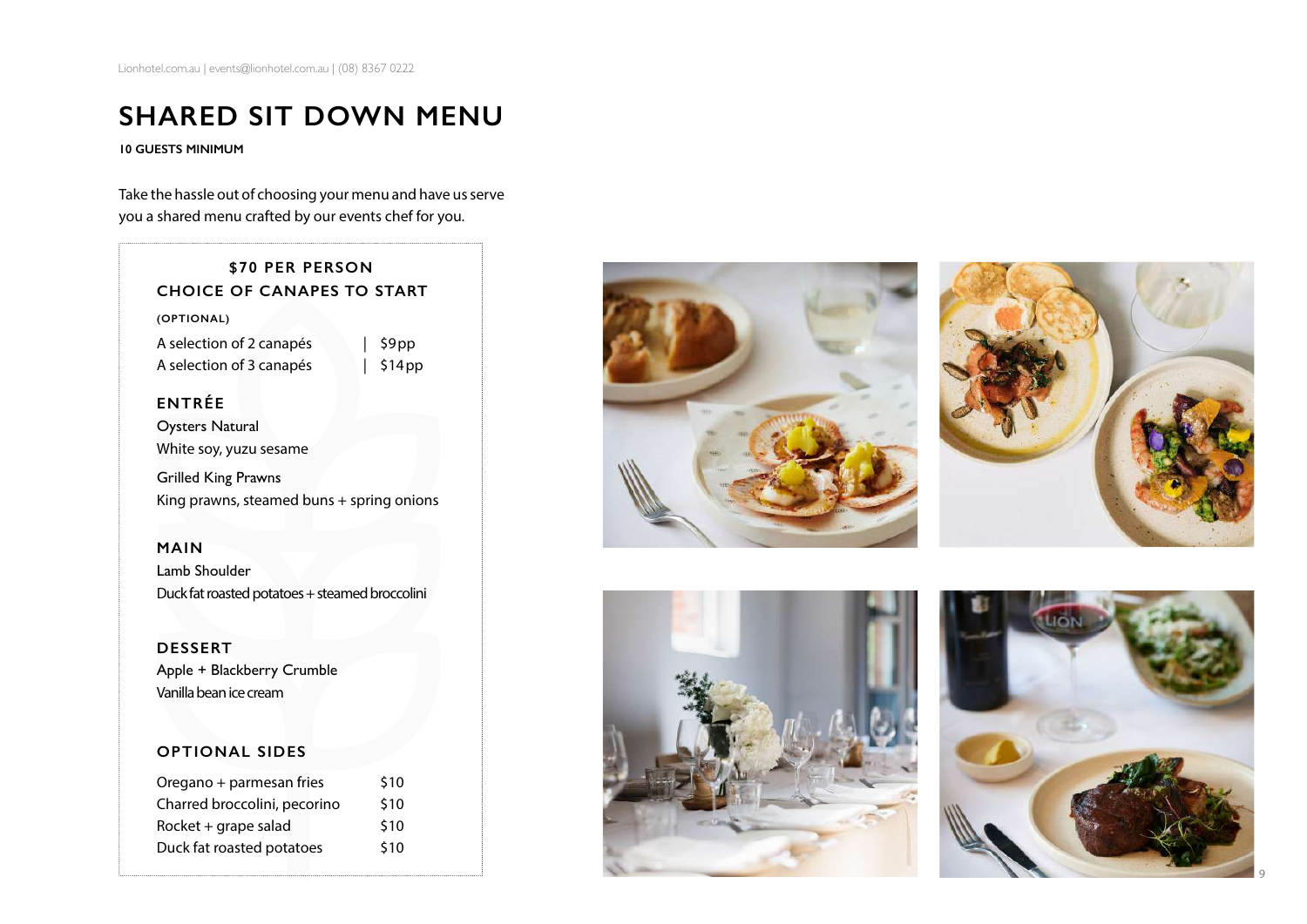# **EVENT BEVERAGE PACKAGES**

#### **STANDARD PACKAGE**

4 Hour Beverage Package \$45pp 5 Hour Beverage Package \$50pp

### *(Choice of 4 Wines)* Petes Pure Prosecco Petes Pure Moscato

Pomona Sauvignon Blanc Hesketh Chardonnay Pomona Shiraz Rymill Yearling Cabernet Sauvignon

*(Choice of 3 Beers or Cider)* Coopers Pale Ale Hahn Super Dry Uraidla Session Ale Barossa Apple Company Apple Cider

Soft Drink Juice

### **PREMIUM PACKAGE**

4 Hour Beverage Package \$55pp 5 Hour Beverage Package \$60pp

*(Choice of 4 Wines)* The Lane "Lois" Blanc de Blancs Alasia Moscato D'Asti Saint and Scholar Sauvignon Blanc Mitchell "Watervale" Riesling Rufus + Rogers Rosé Kaesler "Stonehorse" Shiraz Moorooduc Pinot Noir

*(Choice of 3 Beers or Cider)* Coopers Pale Ale Hahn Super Dry Uraidla Session Ale Peroni Barossa Apple Company Apple Cider

Soft Drink Juice

#### **CELEBRATION PACKAGE**

4 Hour Beverage Package \$70pp 5 Hour Beverage Package \$75pp

*(Choice of 5 Wines)* Janz Sparkling Rosé Clover Hill Sparkling Masison Saint Aix Shaw and Smith Sauvignon Blanc Henschke "Peggy Hill" Riesling Tapanappa "Picadilly" Chardonnay Ashton Hills "Picadilly" Pinot Noir Hentley Farm Cabernet Sauvignon Wirra Wirra "Woodhenge" Shiraz

*(Choice of 3 Beers or Cider)* Coopers Pale Ale Hahn Super Dry Uraidla Session Ale Peroni Barossa Company Apple Cider

Soft Drink Juice

*Want to add something extra for your guests? Add a spritz hour to your night for \$30 per person.*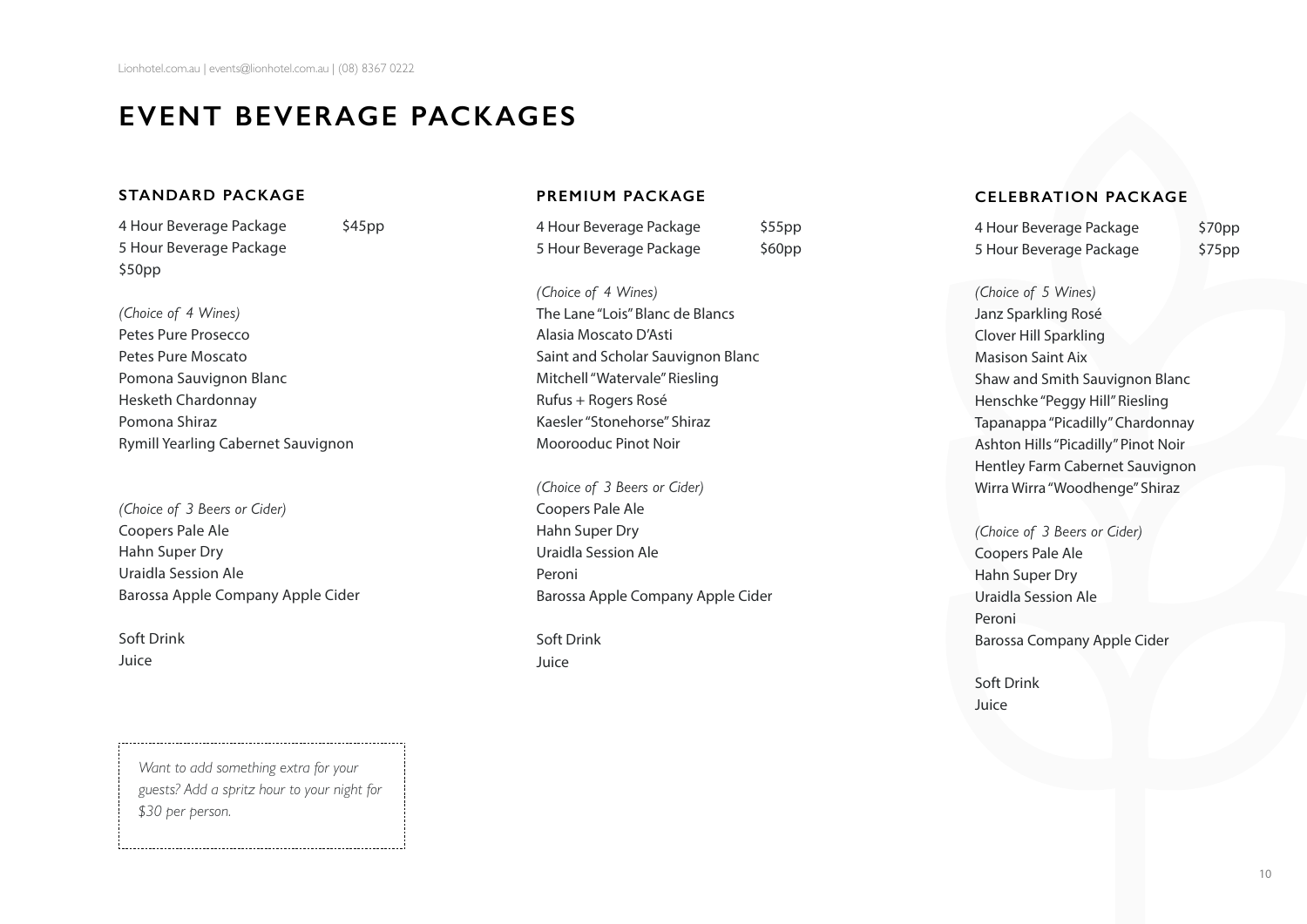# **EVENT DRINKS LIST**

### **WINE BTL**

### **BEER & CIDER**

| NV        | The Lane "Lois" Blanc De Blancs     | 48  |
|-----------|-------------------------------------|-----|
| NV        | Janz Sparkling Rose                 | 60  |
| <b>NV</b> | Clover Hill                         | 75  |
| NV        | <b>Bollinger</b>                    | 125 |
| 2021      | Shaw + Smith Sauvignon Blanc        | 54  |
| 2021      | Henschke "Peggy Hill" Riesling      | 50  |
| 2020      | La Prova Pinot Grigio               | 50  |
| 2020      | Tapanappa "Picadilly" Chardonnay    | 75  |
| 2021      | Rufus + Rogers Rose                 | 50  |
| 2020      | Moorooduc Pinot Noir                | 55  |
| 2017      | Ashton Hills "Picadilly" Pinot Noir | 75  |
| 2019      | Torbreck "Juveniles" GSM            | 55  |
| 2020      | Hentley Farm Cabernet Sauvignon     | 65  |
| 2020      | Wirra Wirra "Woodhenge" Shiraz      | 65  |

*Did you know the Lion Hotel has it's own Wine Room with a variety of premium, international and local wines available? If you're after something a bit more personal to your event, our Sommelier can help pick the perfection selection.* 

*\* We will confirm beverage selections two weeks prior to your event.*

| Beer by the Schooner              |    |
|-----------------------------------|----|
| Barossa Apple Company Apple Cider |    |
| Uraidla Session Ale               | 7  |
| Coopers Pale Ale                  | 7  |
| Hahn Super Dry                    | 8  |
| Peroni                            | 9  |
|                                   |    |
| Beer by the Bottle                |    |
| Light Bottled Beer                | 9  |
| Local Bottled Beer                | 9  |
| Premium Bottled Beer              | 10 |
| Imported Bottled Beer             | 10 |
|                                   |    |

#### **SPIRITS, SPRITZ'S + NON- ALCOHOLICS**

| <b>Standard House Spirits</b> |     |
|-------------------------------|-----|
| <b>Gin Spritz</b>             | 10  |
| Aperol Spritz                 | 16  |
| Mocktails                     | 8   |
| Soft Drink                    | 4   |
| Lemon, Lime + Bitters         | 4.5 |
| Juice                         | 4.5 |

*After a cocktail or that favourite beer or spirit? Please ask our events team to see our full beverage list.* 



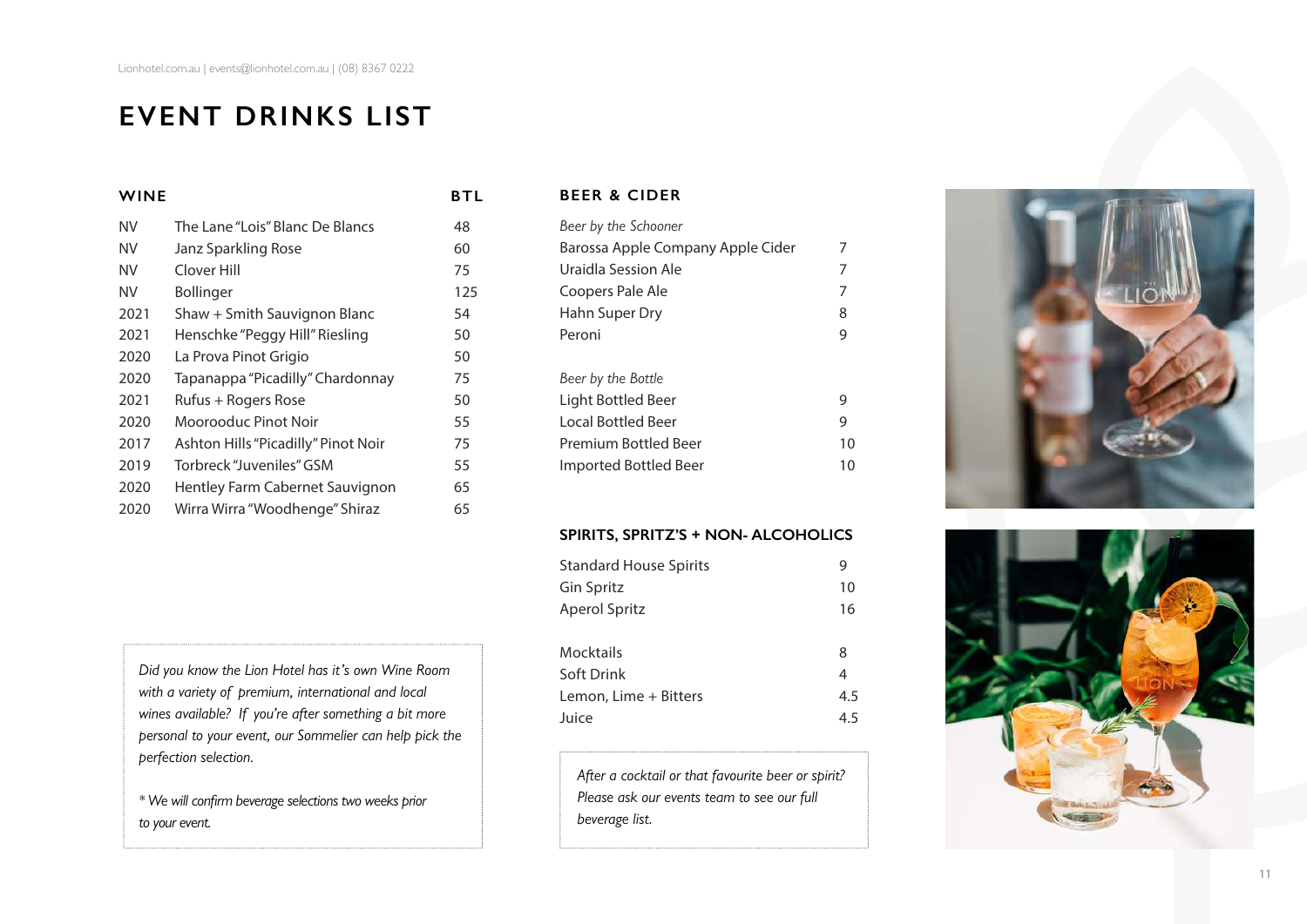**ROOM SET OPTIONS** 









### **OPEN OVAL**

| Jerningham     | 90  |
|----------------|-----|
| Melbourne      | n/a |
| Tower          | 50  |
| Kingston       | n/a |
| Vine           | 25  |
| Cellar         | n/a |
| <b>Tunnels</b> | n/a |

# **CLOSED OVAL**

| 100 |
|-----|
| n/a |
| 50  |
| n/a |
| 25  |
| 70  |
| n/a |
|     |

# **OPEN BOARD ROOM**

| <b>Jerningham</b> | 39  |
|-------------------|-----|
| Melbourne         | 18  |
| Tower             | 29  |
| Kingston          | 10  |
| Vine              | 21  |
| Cellar            | n/a |
| <b>Tunnels</b>    | n/a |

# **CLOSED BOARD ROOM**

| Jerningham     | 51  |
|----------------|-----|
| Melbourne      | 20  |
| Tower          | 32  |
| Kingston       | 10  |
| Vine           | 24  |
| Cellar         | n/a |
| <b>Tunnels</b> | n/a |



# **U SHAPE**

| Jerningham     | 47  |
|----------------|-----|
| Melbourne      | n/a |
| Tower          | 34  |
| Kingston       | n/a |
| Vine           | 19  |
| Cellar         | n/a |
| <b>Tunnels</b> | n/a |



### **CLASSROOM STYLE**

| <b>Jerningham</b> | 60  |
|-------------------|-----|
| Melbourne         | 20  |
| Tower             | 72  |
| Kingston          | n/a |
| Vine              | 30  |
| Cellar            | 60  |
| <b>Tunnels</b>    | n/a |



### **THEATRE STYLE**

| Jerningham     | 125 |
|----------------|-----|
| Melbourne      | 20  |
| Tower          | 72  |
| Kingston       | n/a |
| Vine           | 30  |
| Cellar         |     |
| <b>Tunnels</b> |     |

| ---------- |  |  |  |  |
|------------|--|--|--|--|
|            |  |  |  |  |
| ---------- |  |  |  |  |

# **ONE LONG TABLE**

| Jerningham     | 50  |
|----------------|-----|
| Melbourne      | 16  |
| Tower          | 34  |
| Kingston       | 12  |
| Vine           | 16  |
| Cellar         | 38  |
| <b>Tunnels</b> | n/a |



### **TWO LONG TABLES**

| Jerningham     | 100      |
|----------------|----------|
| Melbourne      | n/a      |
| Tower          | 68       |
| Kingston       | n/a      |
| Vine           | 32       |
| Cellar         | 76       |
| <b>Tunnels</b> | $n/a$ 12 |